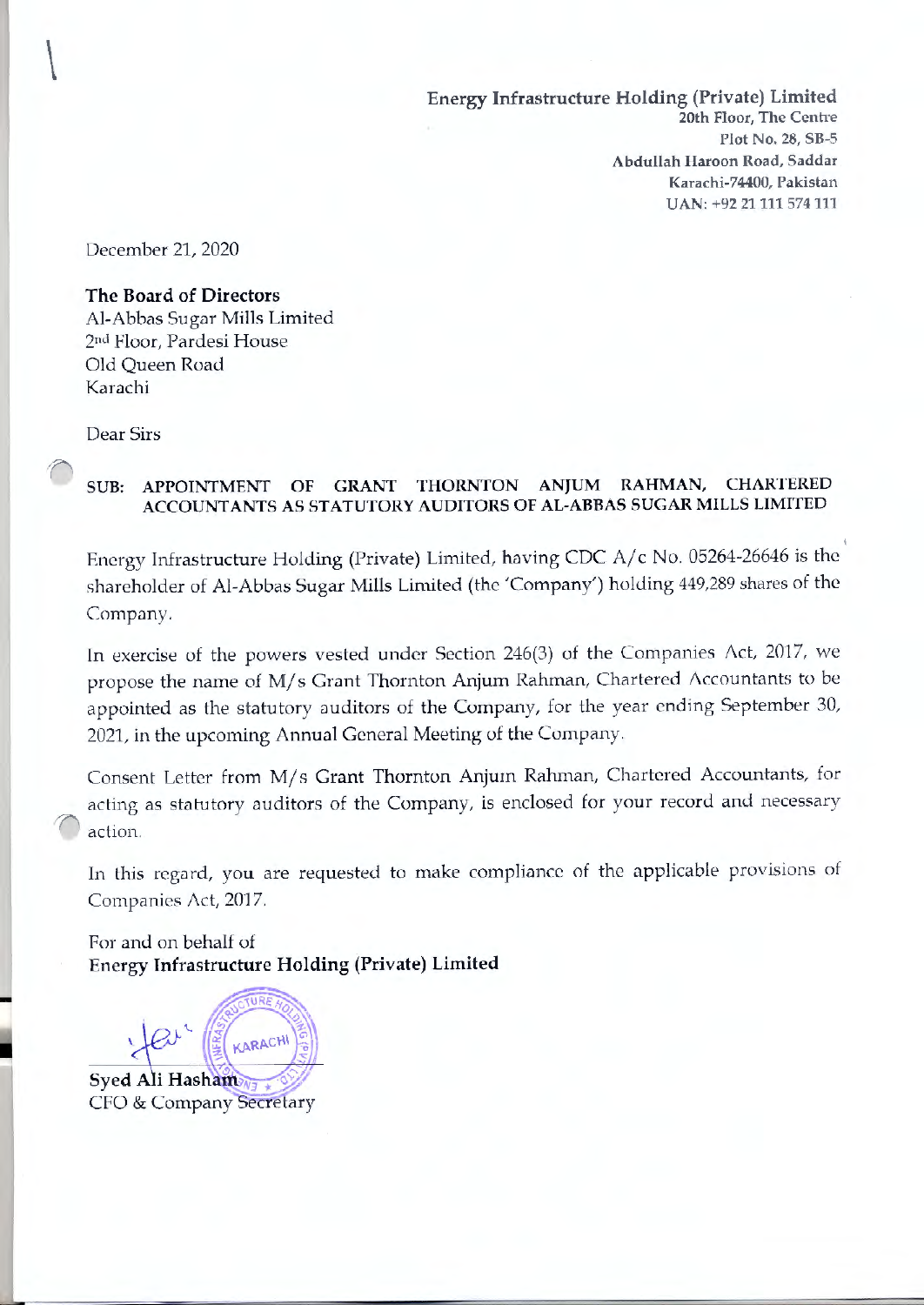

BAS/C-543/20/1218/1

December 18, 2020

Mr Sved Ali Hasham CFO & Company Secretary Energy Infrastructure Holding (Pvt) Ltd Karachi

**GRANT THORNTON ANJUM RAHMAN**  I st & 3rd Floor.

Modern Motors House Beaumont Road. Karachi 75530

T +92 021 3567 2951-56 F +92 021 3568 8834 www.gtpak.com

Dear Sir

#### **CONSENT TO ACT AS STATUTORY AUDITORS**

We thank you for your letter dated December 18, 2020 on the captioned subject. In this respect, we are willing to act as the statutory auditors of Al-Abbas Sugar Mills Limited (the Company) for the year ending September 30, 2021 subject to the approval of the Board of Directors and shareholders of the Company.

Yours sincerely

in 2 c Ap Par

Encl: as above

-

**Chartered Accountants**<br>Member of Grant Thornton International Ltd Offices in Islamabad, Lahore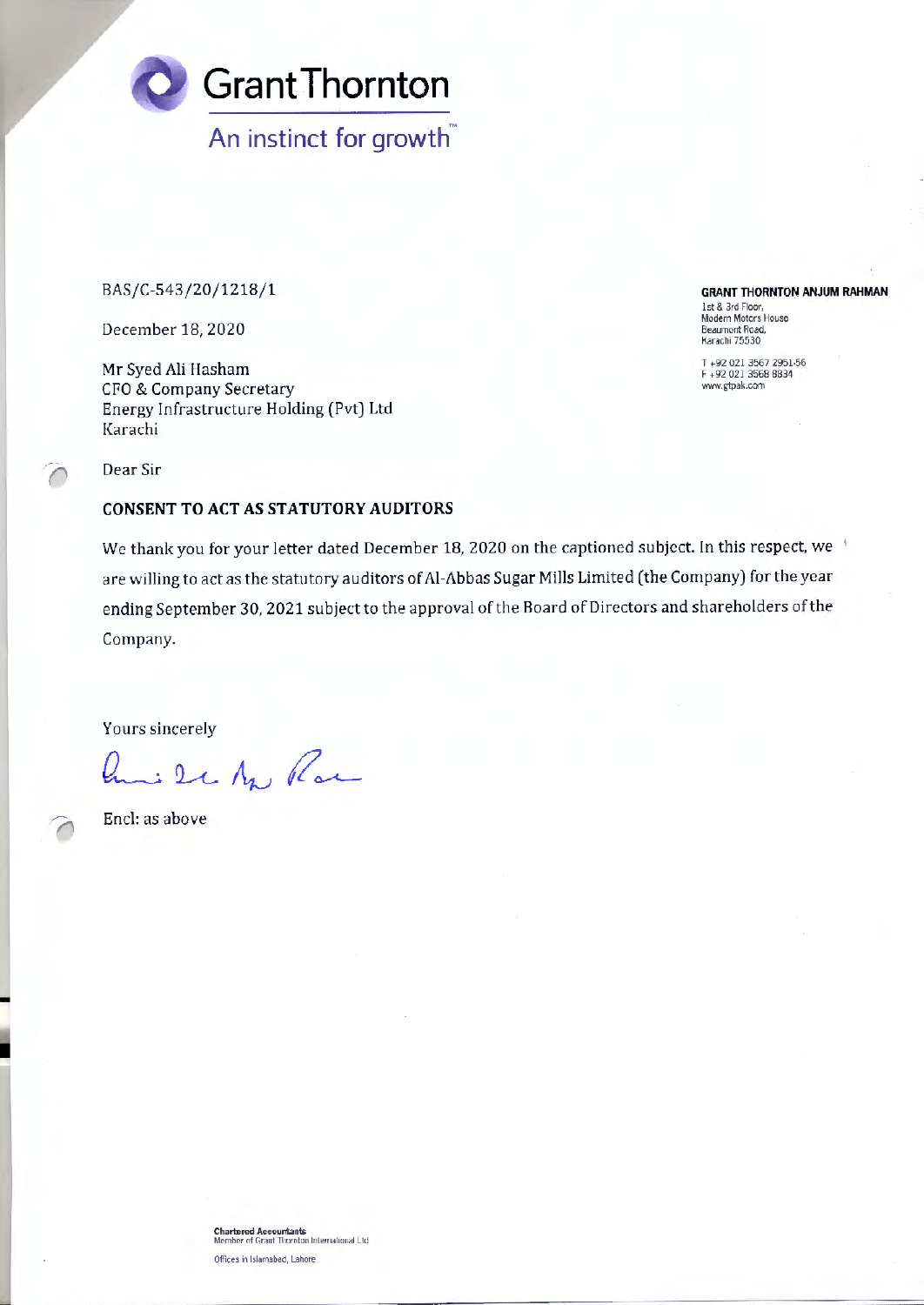

December 21, 2020 FT-20-0146

**The Board of Directors**  Al-Abbas Sugar Mills Limited 2nu Floor, Pardesi House Old Queen Road Karachi

Dear Sirs

## **SUB: APPOINTMENT OF GRANT THORNTON ANJUM RAHMAN, CHARTERED ACCOUNT ANTS AS STATUTORY AUDITORS OF AL-ABBAS SUGAR MILLS LIMITED**

Future Trust, having CDC A/c No. 05264-84306 is the shareholder of Al-Abbas Sugar Mills Limited (the 'Company') holding 1,714,500 shares of the Company.

In exercise of the powers vested under Section 246(3) of the Companies Act, 2017, we propose the name of M/s Grant Thornton Anjum Rahman, Chartered Accountants to be appointed as the statutory auditors of the Company, for the year ending September 30, 2021, in the upcoming Annual General Meeting of the Company.

Consent letter from M/s Grant Thornton Anjum Rahman, Chartered Accountants, for acting as statutory auditors of the Company, is· enclosed for your record and necessary action.

In this regard, you are requested to make compliance of the applicable provisions of Companies Act, 2017.

For and on behalf of **Future Trust** 

-

**Hasan Shahid**  Trustee & Treasurer